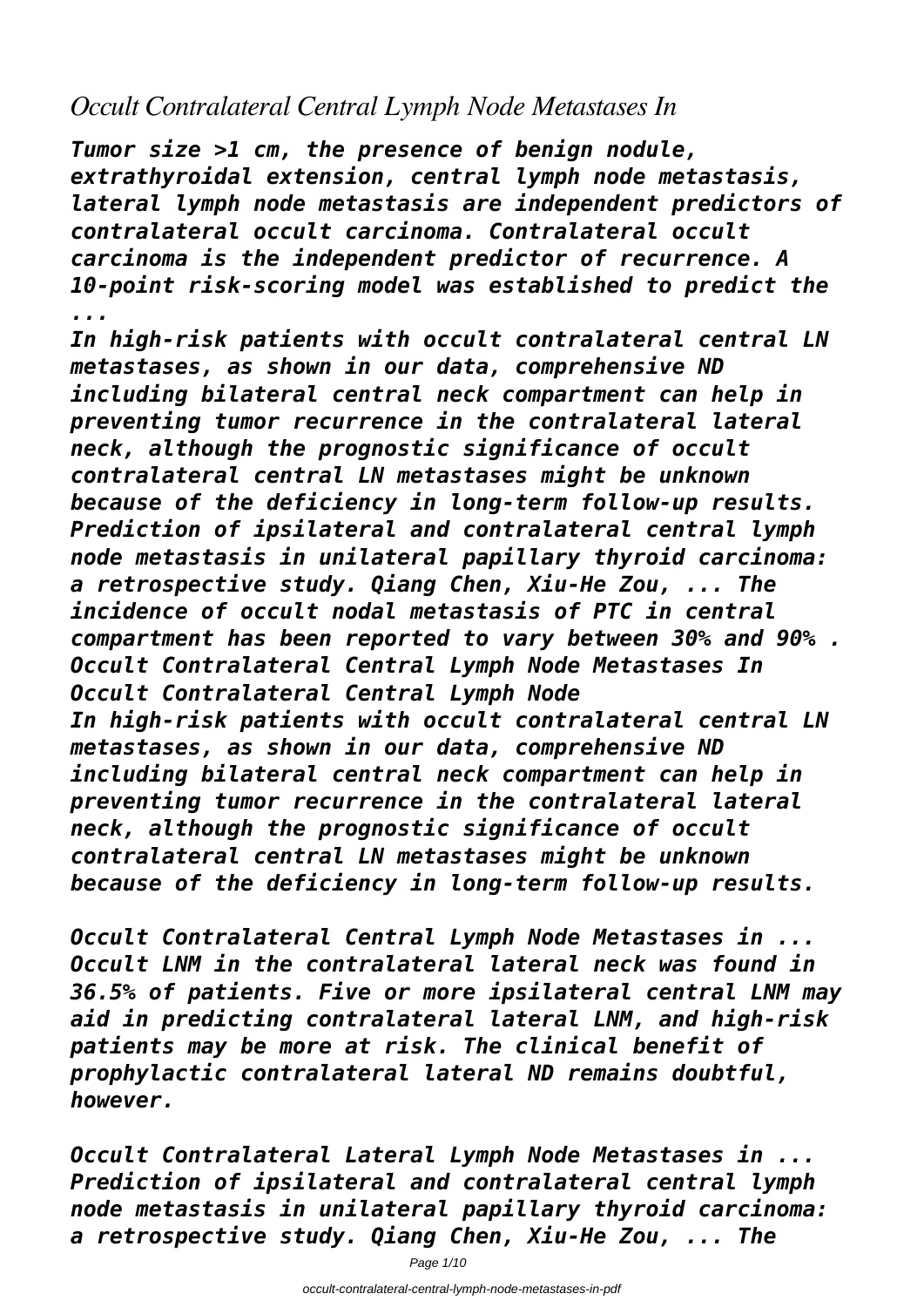*incidence of occult nodal metastasis of PTC in central compartment has been reported to vary between 30% and 90% .*

*Prediction of ipsilateral and contralateral central lymph ... Occult Contralateral Central Lymph Node Metastases In Author: s2.kora.com-2020-10-16T00:00:00+00:01 Subject: Occult Contralateral Central Lymph Node Metastases In*

*Keywords: occult, contralateral, central, lymph, node, metastases, in Created Date: 10/16/2020 2:36:26 PM*

*Occult Contralateral Central Lymph Node Metastases In The relationships between occult LN metastases to the contralateral central neck compartment and preoperative image findings and clinicopathologic factors were analyzed. RESULTS: Central neck LN metastases were present in 82.9%, in which 34.3% had bilateral central neck involvement and 48.6% had unilateral ipsilateral central neck involvement.*

*Occult contralateral central lymph node metastases in ... Occult Contralateral Central Lymph Node Occult LNM in the contralateral lateral neck was found in 36.5% of patients. Five or more ipsilateral central LNM may aid in predicting contralateral lateral LNM, and high-risk patients may be more at risk. The clinical benefit of prophylactic contralateral lateral ND remains doubtful, however.*

*Occult Contralateral Central Lymph Node Metastases In Therapeutic lateral neck dissection (ND) is recommended for N1b papillary thyroid carcinoma (PTC), while prophylactic contralateral lateral ND is not. Given the paucity of data, we investigated the frequency of and risk factors for occult lymph node metastases (LNM) in the contralateral lateral neck for N1b patients. This is a retrospective study conducted at a cancer center.*

*Occult Contralateral Lateral Lymph Node Metastases in ... In our study, lymph node metastases were found in 18.7% (72 in 386 cases) patients with contralateral occult PTC (P=0.004). Multivariate analysis showed that lymph node metastasis was an independent predictor of contralateral occult PTC for patients whose pre-operation US showed a unilateral PTC.*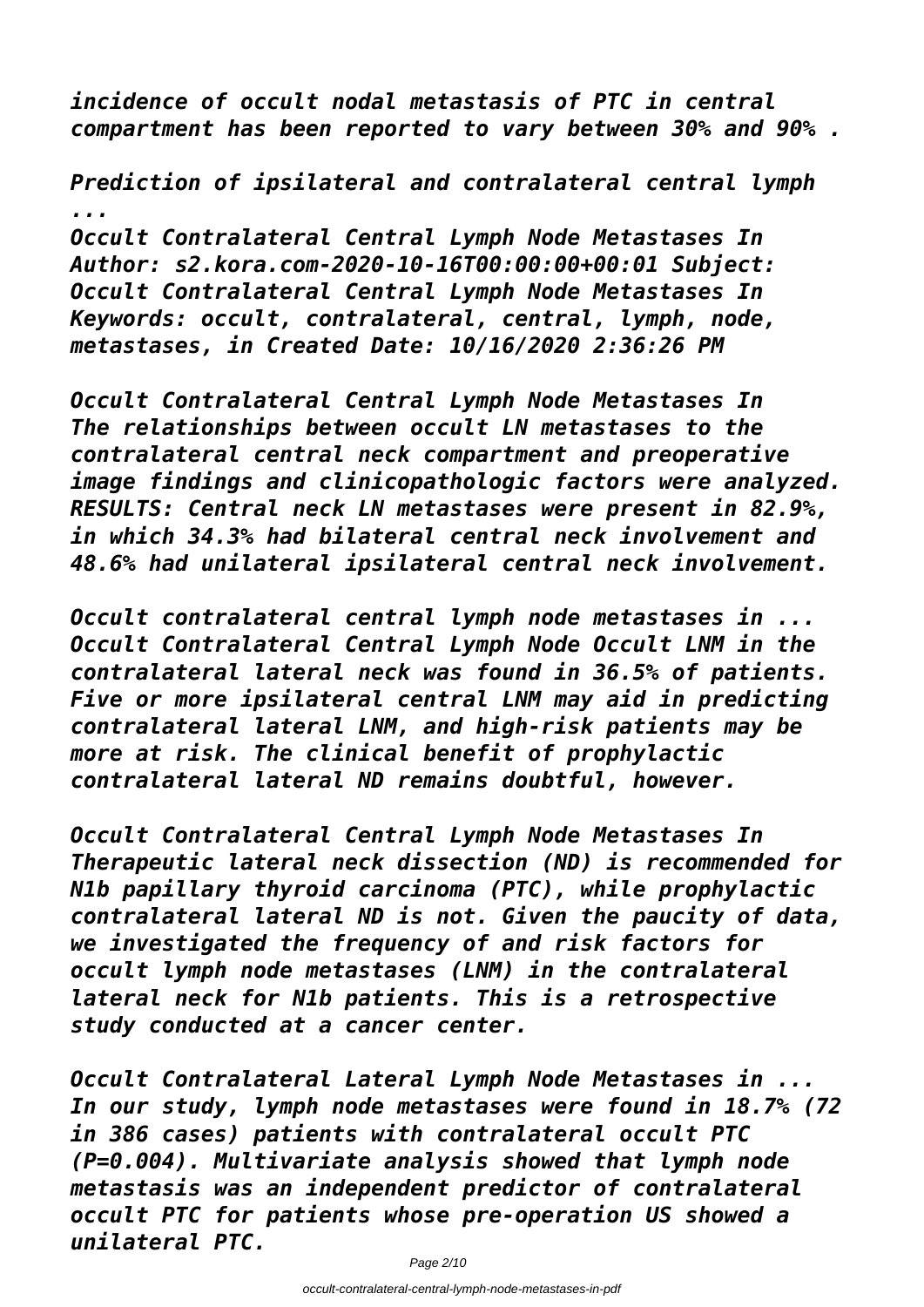*Predictive factors of contralateral occult carcinoma in ... The frequency and predictive factors for occult contralateral carcinoma were analyzed with respect to the following variables: age, gender, family history, tumor size, presence of Hashimoto thyroiditis, extrathyroidal extension, central lymph node metastasis, multifocality of primary tumor, or BRAFT1799A mutation.*

*The BRAFT1799A mutation is not associated with occult ... The frequency, pattern, and predictive factors for occult contralateral carcinoma in these patients were analyzed with respect to the following variables: age, gender, tumor size, multifocality of primary tumor, presence of perithyroidal invasion, lymphovascular invasion or capsular invasion, presence of central lymph node metastasis, and the ...*

*Occult Contralateral Carcinoma in Patients with Unilateral ... all enlarged nodes (size ≥ 5mm) by EBUS. However, proceduretime is limited by patient comfort when moderate sedation is used. It is unclear if EBUS-staging should start with hilar N3 nodes or whether starting with mediastinal N3 nodes suffices. Knowing the probability of PET-CT negative hilar N3 nodes harboring occult metastasis can inform this*

*Is Biopsy of Contralateral Hilar N3 Lymph Nodes that Are ... However , Koo et al. insisted on bilateral central neck dissection due to the relatively high rate of occult contralateral central lymph node metastasis (34.3%), especially in multifocal primary ...*

*Occult Contralateral Central Lymph Node Metastases in ... ObjectiveTo investigate the prevalence and distribution of cervical lymph node metastasis (LNM) in locally advanced supraglottic squamous cell carcinoma (LASCC) and guide the delineation of clinical lymph node target volumes.Materials and MethodsWe reviewed patients defined as LASCC from January 2000 to December 2017 in our hospital. The primary tumor was operated on using partial or total ...*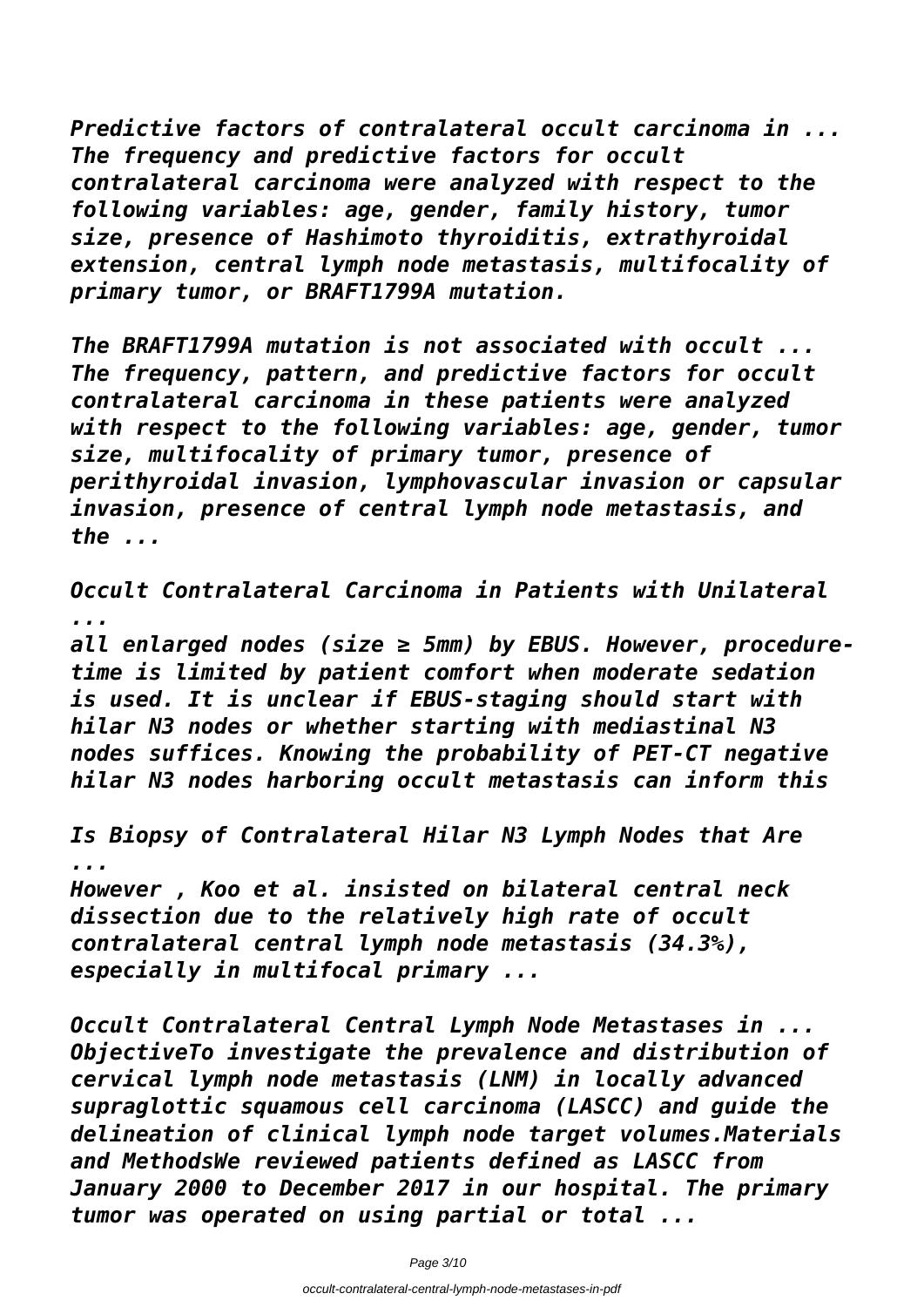*Frontiers | Patterns of Cervical Lymph Node Metastasis in ... Tumor size >1 cm, the presence of benign nodule,*

*extrathyroidal extension, central lymph node metastasis, lateral lymph node metastasis are independent predictors of contralateral occult carcinoma. Contralateral occult carcinoma is the independent predictor of recurrence. A 10-point risk-scoring model was established to predict the ...*

*Frontiers | Management of Clinically Solitary Papillary ... Results: Occult contralateral lateral LNM were found in 23/63 patients (36.5%) and were significantly associated with the number of metastatic nodes in the central compartment ispilateral to the tumor (p=.02) and with microscopic tumor foci in the contralateral thyroid lobe (p=0,017).*

*OP72 – Predictive factors for occult contralateral lateral ...*

*contralateral nodes. FAQ. Medical Information Search ... Lymph Nodes Sinoatrial Node Atrioventricular Node Ranvier's Nodes Motor Cortex Axilla Forelimb Efferent Pathways Somatosensory Cortex Neural Pathways Olivary Nucleus Hindlimb Pyramidal ... Central Stomach Neoplasms Ureteral Obstruction Testicular Neoplasms Carotid Artery Diseases Ischemia ...*

*Contralateral nodes. Medical search. FAQ Background: Prophylactic central lymph node dissection (CLND) in patients with papillary thyroid carcinoma (PTC) remains controversial and predictive factors for central lymph node (CLN) metastasis in unilateral PTC cases are not well defined. The aims of this study were to evaluate the rate of ipsilateral and contralateral CLN metastasis and to determine the clinicopathologic factors ...*

*Prediction of ipsilateral and contralateral central lymph ... BOSTON – More than a third of 63 patients with unilateral papillary thyroid carcinoma and ipsilateral lymph node metastases also had occult, contralateral, lateral-neck lymph nodes with metastases, but the low reported rate of*

Page 4/10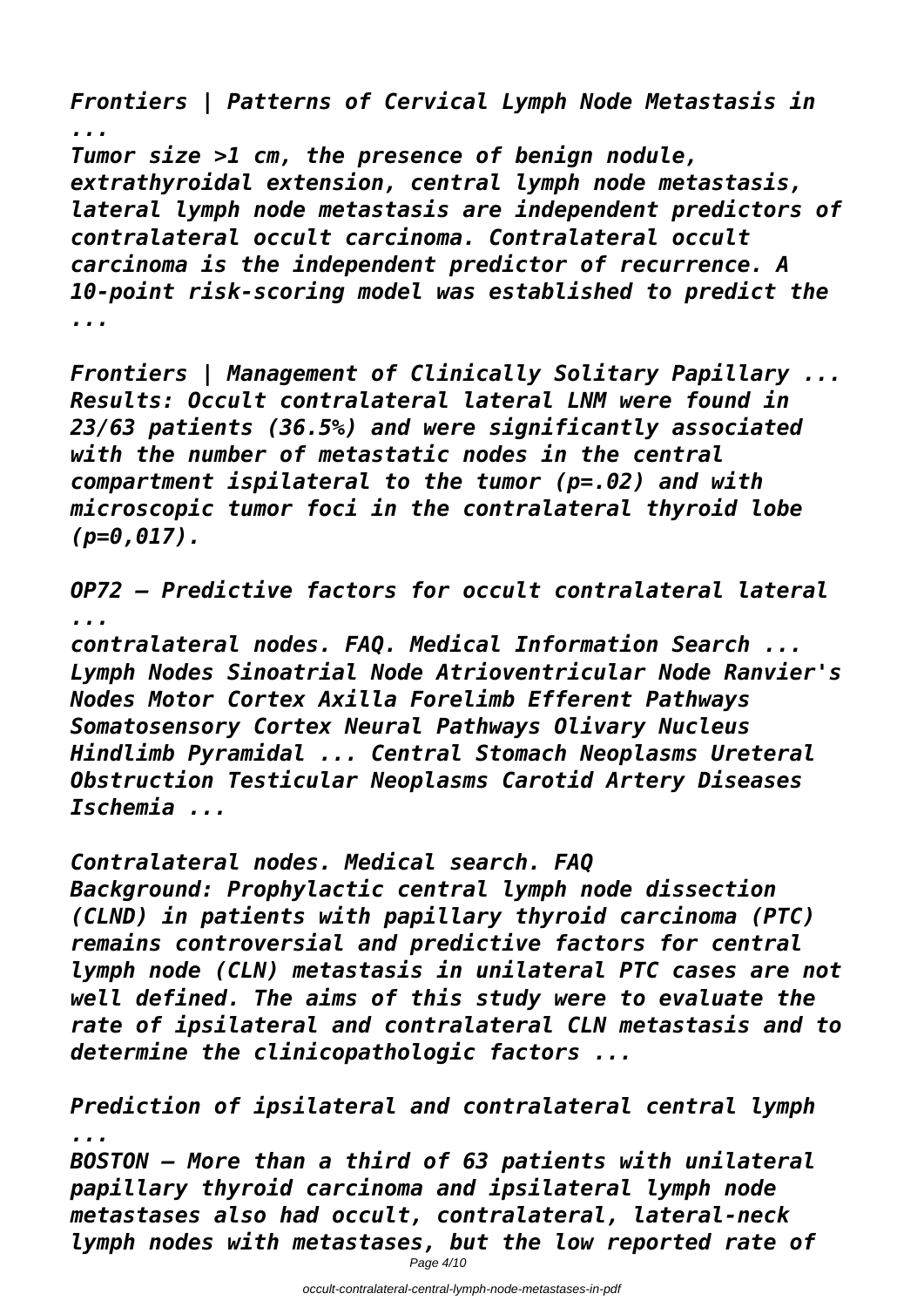*contralateral neck recurrence has raised the question of whether routine resection of these contralateral lymph nodes benefits patients.*

*Contralateral nodal thyroid metastases show slow ... https://jes-online.org 191 ABSTRACT Purpose: The purpose of this study was to assess the presence of contralateral occult malignant foci (OMF) among patients who confined unilateral papillary thyroid carcinomas (PTCs). Methods: From January 2010 to December 2012, we retrospectively evaluated 714 patients who received total thyroidectomy with central lymph node (LN) dissection after being*

*Original Article Prediction of Contralateral Occult ... Predictive factors for ipsilateral or contralateral central lymph node metastasis in unilateral papillary thyroid carcinoma. Ann Surg. 2009;249:840-4 18. Lee CC, Lin YS, Kang BH, Chang KP, Chi CC, Lin MY. et al. Incorporation of log odds of positive lymph nodes into the AJCC TNM classification improves prediction of survival in oral cancer.*

Original Article Prediction of Contralateral Occult ...

Contralateral nodes. Medical search. FAQ

contralateral nodes. FAQ. Medical Information Search ... Lymph Nodes Sinoatrial Node Atrioventricular Node Ranvier's Nodes Motor Cortex Axilla Forelimb Efferent Pathway Somatosensory Cortex Neural Pathways Olivary Nucleus Hindlimb Pyramidal ... Central Stomach Neoplasms Ureteral Obstruction Testicular Neoplasms Carotid Artery Diseas Ischemia ...

Occult Contralateral Central Lymph Node Metastases In Author:

s2.kora.com-2020-10-16T00:00:00+00:01 Subject: Occult Contralateral Central Lym Metastases In Keywords: occult, contralateral, central, lymph, node, metastases, in C Date: 10/16/2020 2:36:26 PM

*Background: Prophylactic central lymph node dissection (CLND) in patients with papillary thyroid carcinoma (PTC) remains controversial and predictive factors for central lymph node (CLN) metastasis in unilateral PTC cases are not well defined. The aims of this study were to evaluate the rate of ipsilateral and contralateral CLN metastasis and to determine the clinicopathologic factors ...*

*Prediction of ipsilateral and contralateral central lymph ... Occult Contralateral Lateral Lymph Node Metastases in ... The frequency, pattern, and predictive factors for occult contralateral*

Page 5/10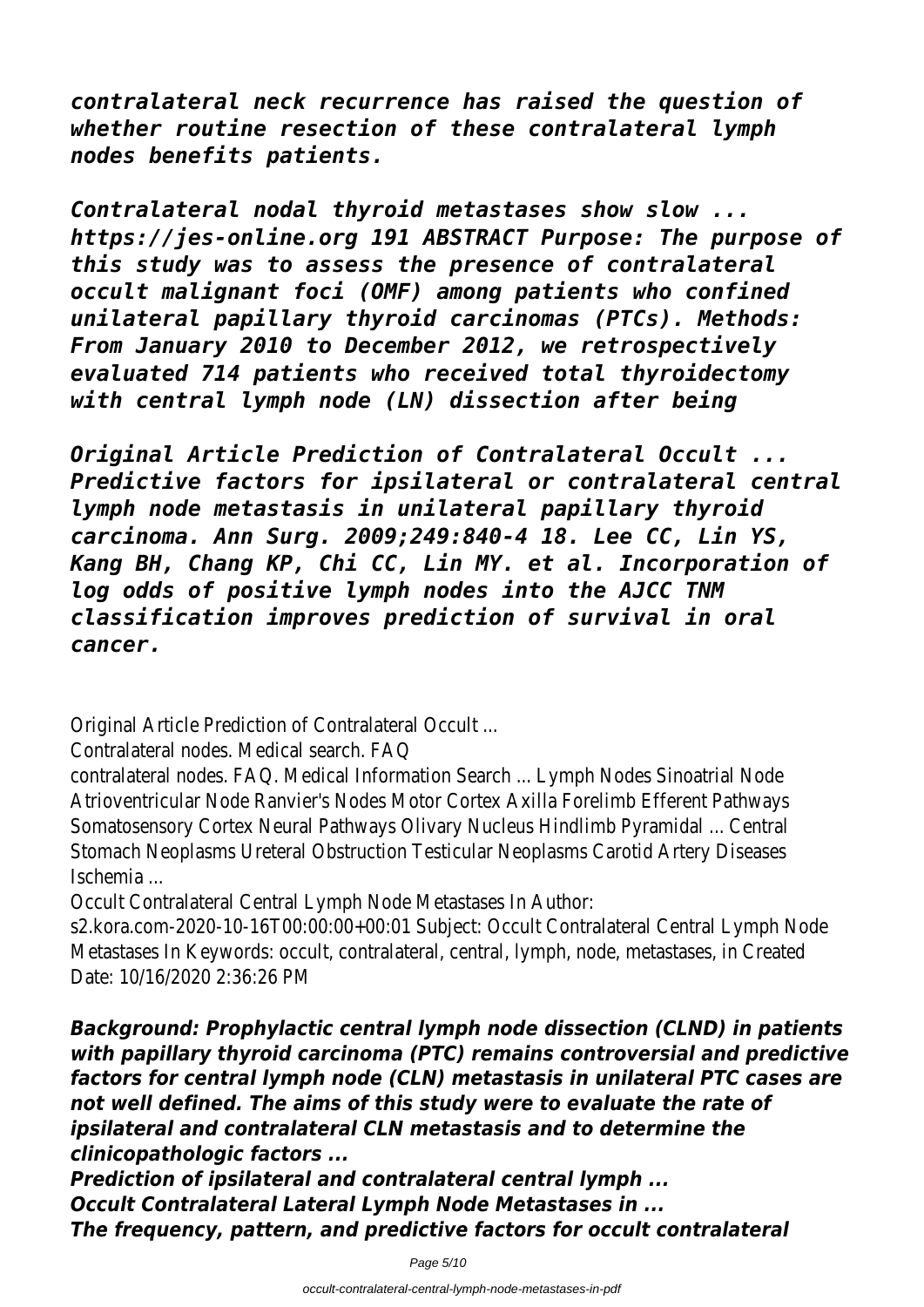*carcinoma in these patients were analyzed with respect to the following variables: age, gender, tumor size, multifocality of primary tumor, presence of perithyroidal invasion, lymphovascular invasion or capsular invasion, presence of central lymph node metastasis, and the ...*

**The frequency and predictive factors for occult contralateral carcinoma were analyzed with respect to the following variables: age, gender, family history, tumor size, presence of Hashimoto thyroiditis, extrathyroidal extension, central lymph node metastasis, multifocality of primary tumor, or BRAFT1799A mutation.**

**Occult Contralateral Central Lymph Node Occult LNM in the contralateral lateral neck was found in 36.5% of patients. Five or more ipsilateral central LNM may aid in predicting contralateral lateral LNM, and high-risk patients may be more at risk. The clinical benefit of prophylactic contralateral lateral ND remains doubtful, however.**

**The BRAFT1799A mutation is not associated with occult ... Therapeutic lateral neck dissection (ND) is recommended for N1b papillary thyroid carcinoma (PTC), while prophylactic contralateral lateral ND is not. Given the paucity of data, we investigated the frequency of and risk factors for occult lymph node metastases (LNM) in the contralateral lateral neck for N1b patients. This is a retrospective study conducted at a cancer center.**

The relationships between occult LN metastases to the contralateral central neck compartment and preoperative image findings and clinicopathologic factors we analyzed. RESULTS: Central neck LN metastases were present in 82.9%, in which 34.3% had bilateral central neck involvement and 48.6% had unilateral ipsilateral central neck involvement.

OP72 – Predictive factors for occult contralateral lateral ...

*ObjectiveTo investigate the prevalence and distribution of cervical lymph node metastasis (LNM) in locally advanced supraglottic squamous cell carcinoma (LASCC) and guide the delineation of clinical lymph node target volumes.Materials and MethodsWe reviewed patients defined as LASCC from January 2000 to December 2017 in our hospital. The primary tumor was operated on using partial or total ...*

*Contralateral nodal thyroid metastases show slow ... Occult Contralateral Carcinoma in Patients with Unilateral ... Occult LNM in the contralateral lateral neck was found in 36.5% of patients. Five or more ipsilateral central LNM may aid in predicting contralateral lateral LNM,*

Page 6/10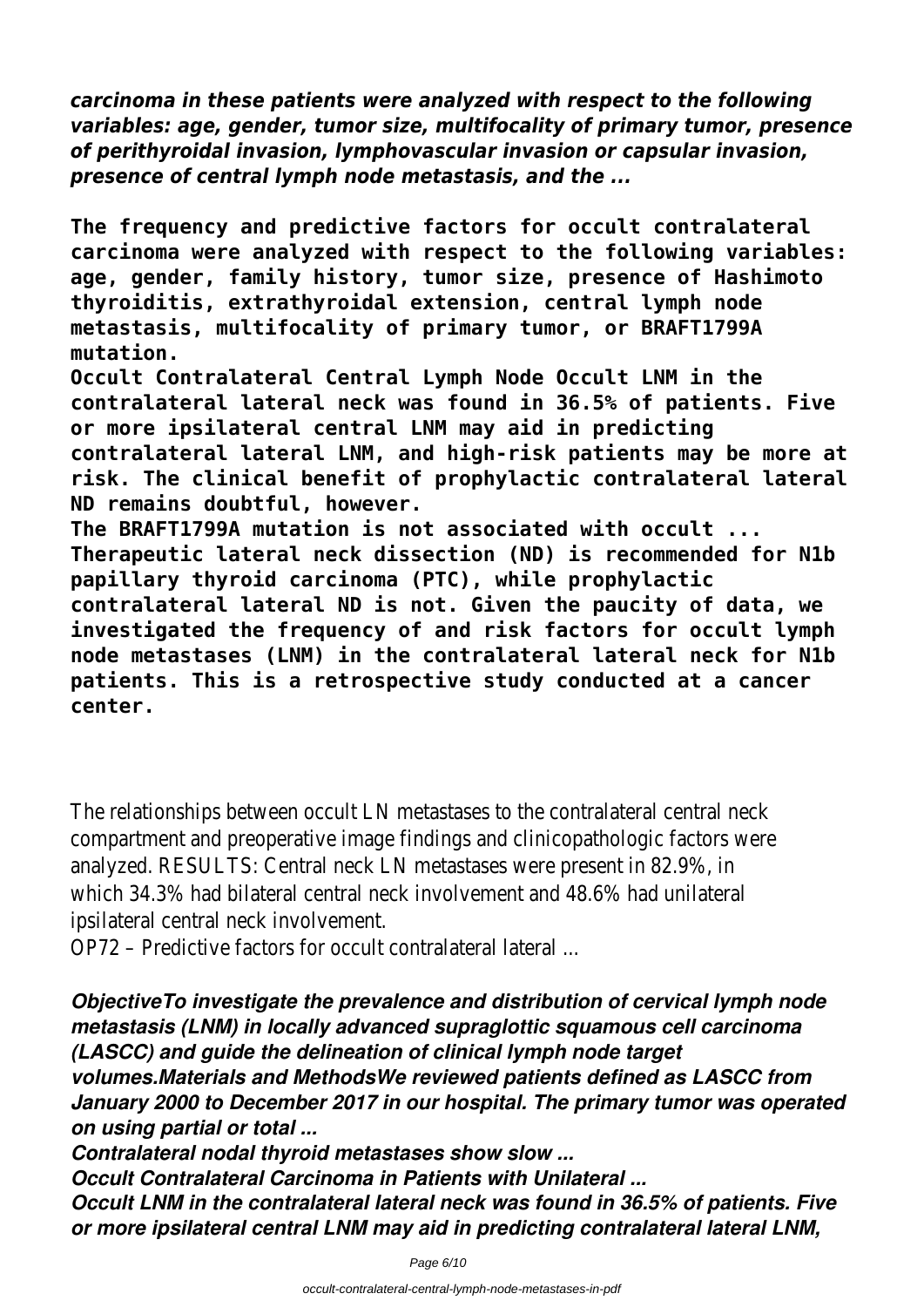## *and high-risk patients may be more at risk. The clinical benefit of prophylactic contralateral lateral ND remains doubtful, however.*

Occult Contralateral Central Lymph Node Is Biopsy of Contralateral Hilar N3 Lymph Nodes that Are ... Occult Contralateral Central Lymph Node Metastases in ... Results: Occult contralateral lateral LNM were found in 23/63 patients (36.5%) and were significantly associated with the number of metastatic nodes in the central compartment ispilateral to the tumor (p=.02) and with microscopic tumor foci in the contralateral thyroid lobe (p=0,017).

**Frontiers | Management of Clinically Solitary Papillary ...**

**BOSTON – More than a third of 63 patients with unilateral papillary thyroid carcinoma and ipsilateral lymph node metastases also had occult, contralateral, lateral-neck lymph nodes with metastases, but the low reported rate of contralateral neck recurrence has raised the question of whether routine resection of these contralateral lymph nodes benefits patients.**

**Predictive factors of contralateral occult carcinoma in ...**

**https://jes-online.org 191 ABSTRACT Purpose: The purpose of this study was to assess the presence of contralateral occult malignant foci (OMF) among patients who confined unilateral papillary thyroid carcinomas (PTCs). Methods: From January 2010 to December 2012, we retrospectively evaluated 714 patients who received total thyroidectomy with central lymph node (LN) dissection after being**

Occult contralateral central lymph node metastases in ...

Frontiers | Patterns of Cervical Lymph Node Metastasis in ...

In our study, lymph node metastases were found in 18.7% (72 in 386 cases) patients with contralateral occult PTC (P=0.004). Multivariate analysis showed that lymph node metastas an independent predictor of contralateral occult PTC for patients whose pre-operation US s a unilateral PTC.

Occult Contralateral Central Lymph Node

In high-risk patients with occult contralateral central LN metastases, as shown in our data, comprehensive ND including bilateral central neck compartment can help in preventing tumo recurrence in the contralateral lateral neck, although the prognostic significance of occult contralateral central LN metastases might be unknown because of the deficiency in long-te follow-up results.

Occult Contralateral Central Lymph Node Metastases in ...

Occult LNM in the contralateral lateral neck was found in 36.5% of patients. Five or more ipsilateral central LNM may aid in predicting contralateral lateral LNM, and high-risk patients may be more at risk. The clinical benefit of prophylactic contralateral lateral ND remains doubtful, however.

Occult Contralateral Lateral Lymph Node Metastases in ...

Prediction of ipsilateral and contralateral central lymph node metastasis in unilateral papillar<br>Page 7/10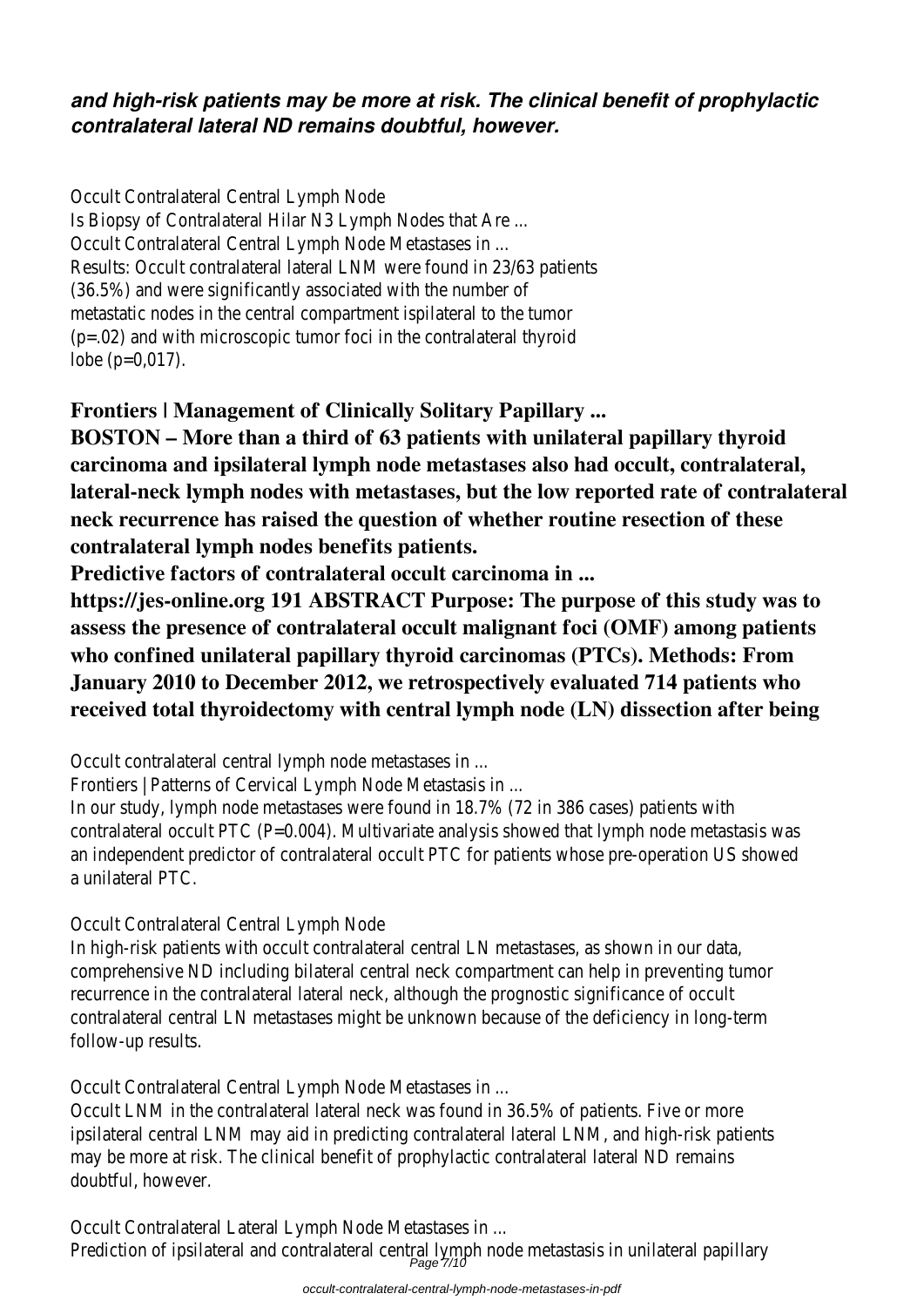thyroid carcinoma: a retrospective study. Qiang Chen, Xiu-He Zou, ... The incidence of occult nodal metastasis of PTC in central compartment has been reported to vary between 30% a .

Prediction of ipsilateral and contralateral central lymph ...

Occult Contralateral Central Lymph Node Metastases In Author:

s2.kora.com-2020-10-16T00:00:00+00:01 Subject: Occult Contralateral Central Lymph Node Metastases In Keywords: occult, contralateral, central, lymph, node, metastases, in Created 10/16/2020 2:36:26 PM

Occult Contralateral Central Lymph Node Metastases In

The relationships between occult LN metastases to the contralateral central neck compartr and preoperative image findings and clinicopathologic factors were analyzed. RESULTS: Centi neck LN metastases were present in 82.9%, in which 34.3% had bilateral central neck involvement and 48.6% had unilateral ipsilateral central neck involvement.

Occult contralateral central lymph node metastases in ...

Occult Contralateral Central Lymph Node Occult LNM in the contralateral lateral neck was found in 36.5% of patients. Five or more ipsilateral central LNM may aid in predicting contralateral lateral LNM, and high-risk patients may be more at risk. The clinical benefit of prophylactic contralateral lateral ND remains doubtful, however.

Occult Contralateral Central Lymph Node Metastases In

Therapeutic lateral neck dissection (ND) is recommended for N1b papillary thyroid carcinoma (PTC), while prophylactic contralateral lateral ND is not. Given the paucity of data, we investigated the frequency of and risk factors for occult lymph node metastases (LNM) in t contralateral lateral neck for N1b patients. This is a retrospective study conducted at a can center.

Occult Contralateral Lateral Lymph Node Metastases in ...

In our study, lymph node metastases were found in 18.7% (72 in 386 cases) patients with contralateral occult PTC (P=0.004). Multivariate analysis showed that lymph node metastas an independent predictor of contralateral occult PTC for patients whose pre-operation US s a unilateral PTC.

Predictive factors of contralateral occult carcinoma in ...

The frequency and predictive factors for occult contralateral carcinoma were analyzed with respect to the following variables: age, gender, family history, tumor size, presence of Hashi thyroiditis, extrathyroidal extension, central lymph node metastasis, multifocality of primary tumor, or BRAFT1799A mutation.

The BRAFT1799A mutation is not associated with occult ...

The frequency, pattern, and predictive factors for occult contralateral carcinoma in these patients. were analyzed with respect to the following variables: age, gender, tumor size, multifocality primary tumor, presence of perithyroidal invasion, lymphovascular invasion or capsular invasi presence of central lymph node metastasis, and the ...

Occult Contralateral Carcinoma in Patients with Unilateral ...

all enlarged nodes (size ? 5mm) by EBUS. However, procedure-time is limited by patient com when moderate sedation is used. It is unclear if EBUS-staging should start with hilar N3 nod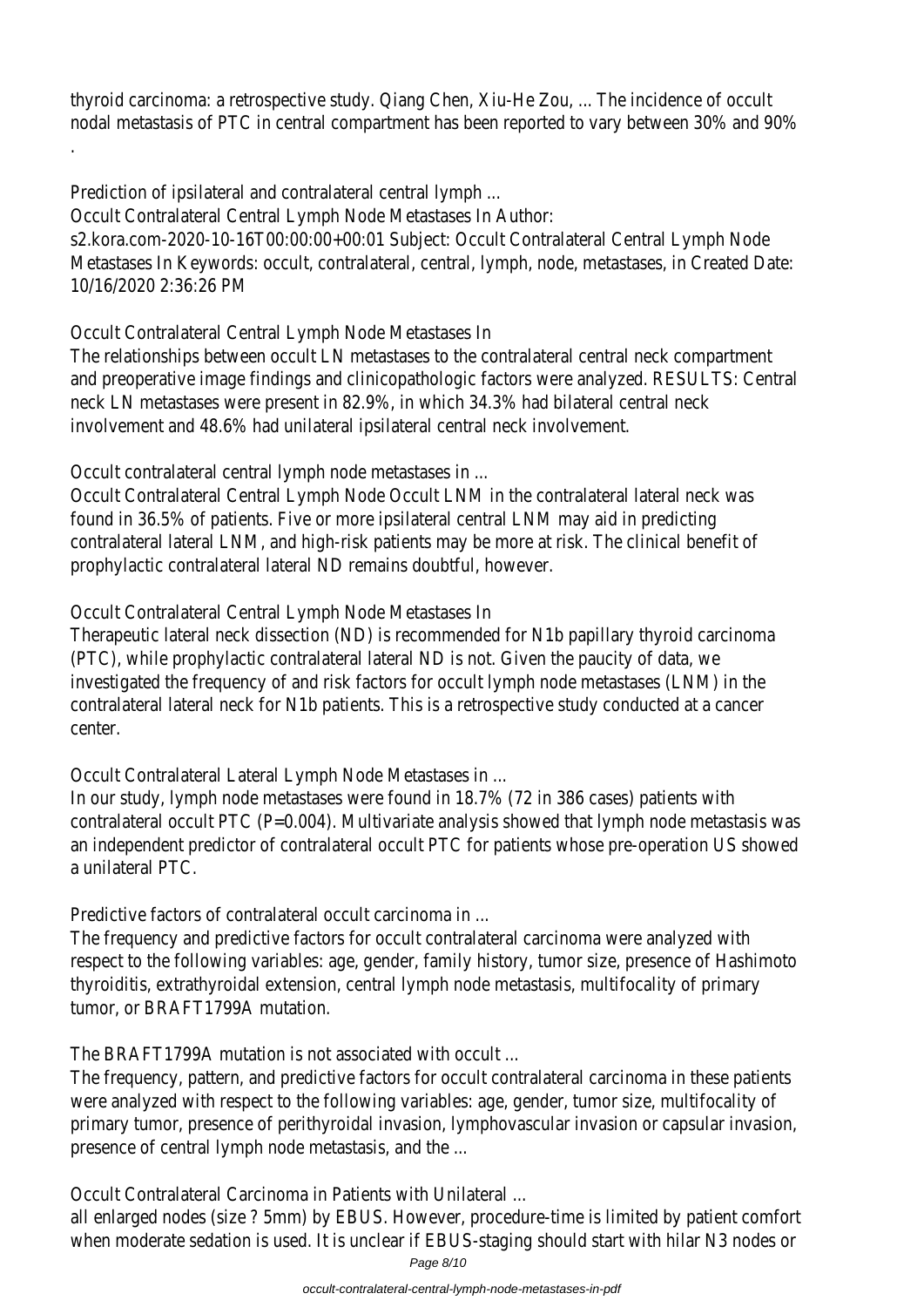whether starting with mediastinal N3 nodes suffices. Knowing the probability of PET-CT ned hilar N3 nodes harboring occult metastasis can inform this

Is Biopsy of Contralateral Hilar N3 Lymph Nodes that Are ...

However, Koo et al. insisted on bilateral central neck dissection due to the relatively high rate occult contralateral central lymph node metastasis (34.3%), especially in multifocal primary

Occult Contralateral Central Lymph Node Metastases in ...

ObjectiveTo investigate the prevalence and distribution of cervical lymph node metastasis (L in locally advanced supraglottic squamous cell carcinoma (LASCC) and guide the delineation clinical lymph node target volumes.Materials and MethodsWe reviewed patients defined as LASCC from January 2000 to December 2017 in our hospital. The primary tumor was opera on using partial or total ...

Frontiers | Patterns of Cervical Lymph Node Metastasis in ...

Tumor size >1 cm, the presence of benign nodule, extrathyroidal extension, central lymph no metastasis, lateral lymph node metastasis are independent predictors of contralateral occult carcinoma. Contralateral occult carcinoma is the independent predictor of recurrence. A 10risk-scoring model was established to predict the ...

Frontiers | Management of Clinically Solitary Papillary ...

Results: Occult contralateral lateral LNM were found in 23/63 patients (36.5%) and were significantly associated with the number of metastatic nodes in the central compartment ispilateral to the tumor ( $p=.02$ ) and with microscopic tumor foci in the contralateral thyroid (p=0,017).

OP72 – Predictive factors for occult contralateral lateral ...

contralateral nodes. FAQ. Medical Information Search ... Lymph Nodes Sinoatrial Node Atrioventricular Node Ranvier's Nodes Motor Cortex Axilla Forelimb Efferent Pathways Somatosensory Cortex Neural Pathways Olivary Nucleus Hindlimb Pyramidal ... Central Stoma Neoplasms Ureteral Obstruction Testicular Neoplasms Carotid Artery Diseases Ischemia ...

Contralateral nodes. Medical search. FAQ

Background: Prophylactic central lymph node dissection (CLND) in patients with papillary thyroid carcinoma (PTC) remains controversial and predictive factors for central lymph node (CLN) metastasis in unilateral PTC cases are not well defined. The aims of this study were t evaluate the rate of ipsilateral and contralateral CLN metastasis and to determine the clinicopathologic factors ...

Prediction of ipsilateral and contralateral central lymph ...

BOSTON – More than a third of 63 patients with unilateral papillary thyroid carcinoma and ipsilateral lymph node metastases also had occult, contralateral, lateral-neck lymph nodes w metastases, but the low reported rate of contralateral neck recurrence has raised the ques whether routine resection of these contralateral lymph nodes benefits patients.

Contralateral nodal thyroid metastases show slow ...

https://jes-online.org 191 ABSTRACT Purpose: The purpose of this study was to assess the presence of contralateral occult malignant foci (OMF) among patients who confined unilate papillary thyroid carcinomas (PTCs). Methods: From January 2010 to December 2012, we retrospectively evaluated 714 patients who received total thyroidectomy with central lympl